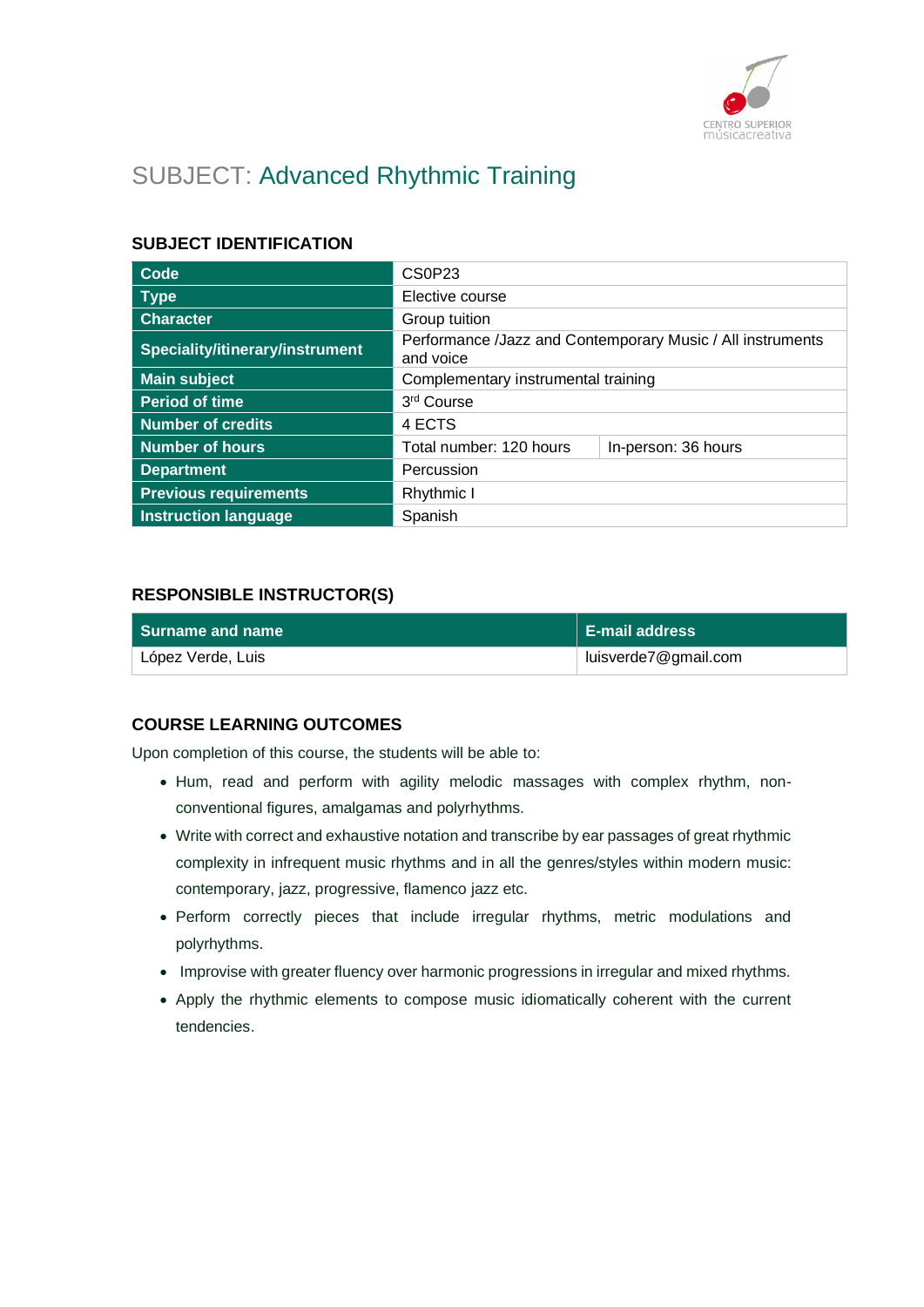

# **COURSE CONTENT**

| <b>Thematic Block</b>                          | <b>Themes/ Repertoire</b>                                                                                     |
|------------------------------------------------|---------------------------------------------------------------------------------------------------------------|
| I. Practical application<br>of basic rhythmic  | Theme 1. Review of basic rhythmic concepts                                                                    |
|                                                | Theme 2. Concepts of metric modulation. Listening and analysis of<br>examples                                 |
| concepts and metric<br>modulation.             | Theme 3. Practice of examples of metric modulation: Group solfege                                             |
|                                                | Theme 4. Individual instrumental practice of examples of metric<br>modulation                                 |
|                                                | Theme 5. Odd meters with 8th notes: i.e. 5/4, 7/4 etc. Listening, analysis<br>and criticism of music examples |
|                                                | Theme 6. Practical exercises in odd meters with an 8th note subdivision:<br>group singing and solfege         |
| II. Irregular rhythms<br>and their application | Theme 7. Individual instrumental practice.                                                                    |
| in modern music                                | Theme 8. Odd meters 8th note subdivision: i.e., 3/8, 5/8.                                                     |
|                                                | Theme 9. Practical exercises with odd meters with 8th notes: group<br>singing and solfege.                    |
|                                                | Theme 10. Individual instrumental practice of examples with odd meters<br>with 8th notes                      |
|                                                | Theme 11. Concepts of polyrhythm and analysis of music examples                                               |
| III. Polyrhythm                                | Theme 12. Polyrhythm within improvisation                                                                     |
|                                                | Theme 13. Analysis of polyrhythmic examples in music pieces                                                   |
|                                                | Theme 14. Individual instrumental practice of polyrhythmic examples                                           |

# **STUDENT´S STUDY HOURS PLANNING**

| <b>Activity type</b>                                           | <b>Total hours</b>  |
|----------------------------------------------------------------|---------------------|
| <b>Theoretic activities</b>                                    | 5 hours             |
| <b>Practice activities</b>                                     | 25 hours            |
| Other mandatory training activities (seminars, workshops etc.) | 2 hours             |
| <b>Test taking</b>                                             | 4 hours             |
| <b>Student self-study hours</b>                                | 60 hours            |
| <b>Practice preparation</b>                                    | 24 hours            |
| <b>Total studying hours</b>                                    | $36+84 = 120$ hours |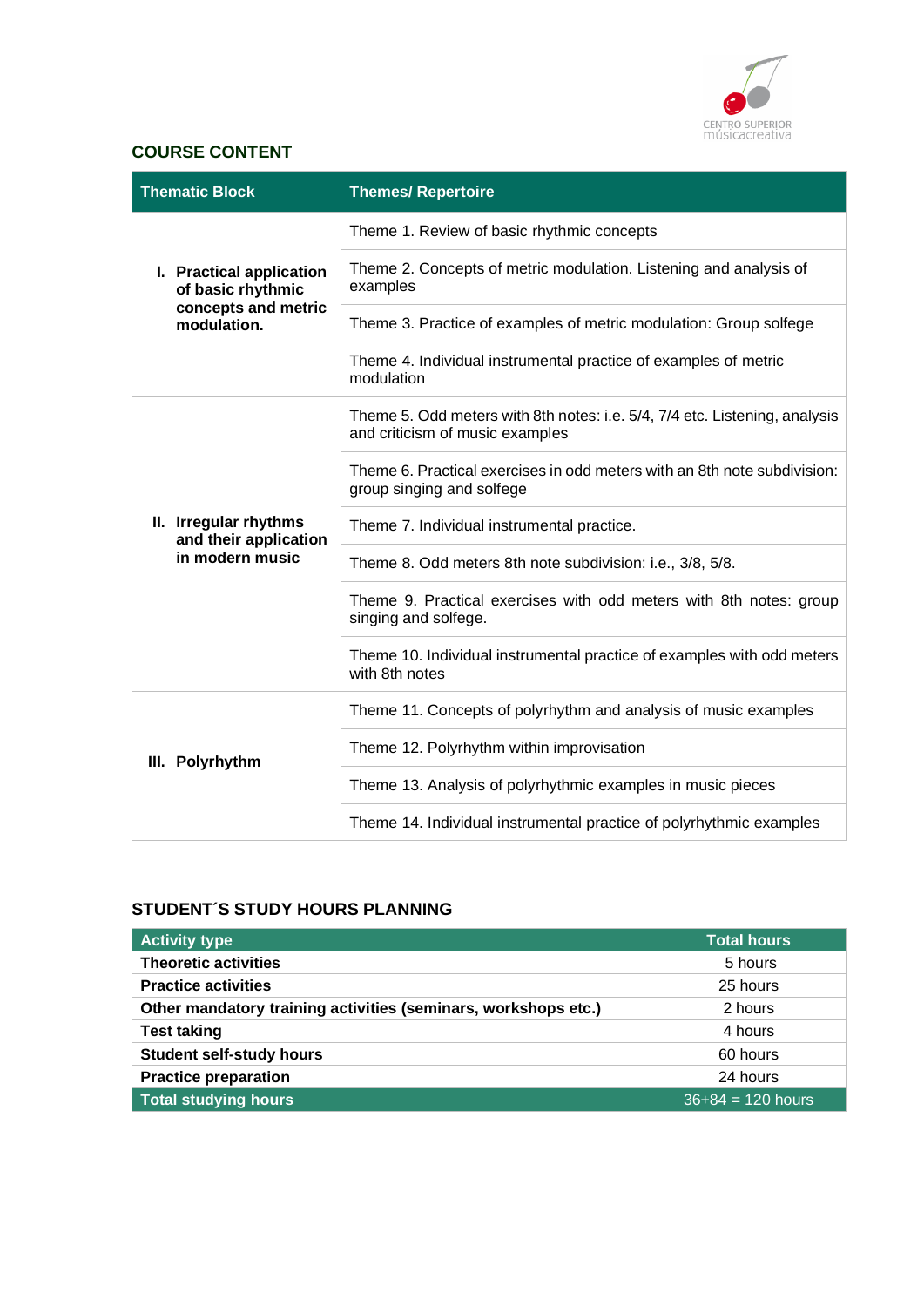

## **METHODOLOGY**

| <b>Theoretical activities</b>                                                | Theoretical/conceptual explanations and analysis of different<br>examples coming from the most relevant music styles.                                                                            |
|------------------------------------------------------------------------------|--------------------------------------------------------------------------------------------------------------------------------------------------------------------------------------------------|
| <b>Practical activities</b>                                                  | Practical application of what has been studied in class through<br>transcriptions, collective group intonation, performance with<br>instrument, sight-reading, rhythms, and melodies composition |
| <b>Other training mandatory</b><br>activities (workshops,<br>seminars, etc.) | Thematic sessions with visiting professors                                                                                                                                                       |

## **ASSESSMENT TOOLS**

|                                                                          | Participation: The students must actively participate in class, proving<br>interest and/or understanding of the content covered.                                                                                                   |
|--------------------------------------------------------------------------|------------------------------------------------------------------------------------------------------------------------------------------------------------------------------------------------------------------------------------|
| <b>Theoretical activities</b>                                            | <b>Continuous evaluation:</b> The students must fulfil the requested<br>assignments during the whole academic course, proving research<br>ability and practice synthesis skills concerning theoretical concepts in<br>performance. |
|                                                                          | Theoretical exams: The students must take at least two exams during<br>the academic course to show the theoretical knowledge acquired.                                                                                             |
| <b>Practical activities</b>                                              | <b>Participation:</b> The students must actively participate in class, proving<br>interest and/or understanding of the content covered.                                                                                            |
|                                                                          | Continuous evaluation: The students must fulfil the requested practical<br>assignments during the whole academic course based on to team-<br>work dynamics and prove writing and oral skills, beside performing<br>skills.         |
|                                                                          | Performance exams: The students must take at least two exams<br>during the academic course to show the practical skills acquired and<br>the practical assimilation of the course contents, following the tests<br>instructions.    |
| Other educational mandatory<br>activities (workshops,<br>seminars, etc.) | <b>Participation:</b> The students must actively participate in the different<br>relevant events as considered by the instructor or by the degree<br>coordinators.                                                                 |

## **ASSESSMENT CRITERIA**

| <b>Theoretical activities</b> | To apply to the performance in a reasoned way a conceptual/<br>theoretical framework and analyse consequently examples from the<br>most relevant music styles and from each performing technique                                                  |
|-------------------------------|---------------------------------------------------------------------------------------------------------------------------------------------------------------------------------------------------------------------------------------------------|
| <b>Practical activities</b>   | To prove technical and performing skills through performing tests and<br>through technical, sight-reading and improvisation exercises that will<br>enable the identification of problematics and the improvement and<br>development of new tools. |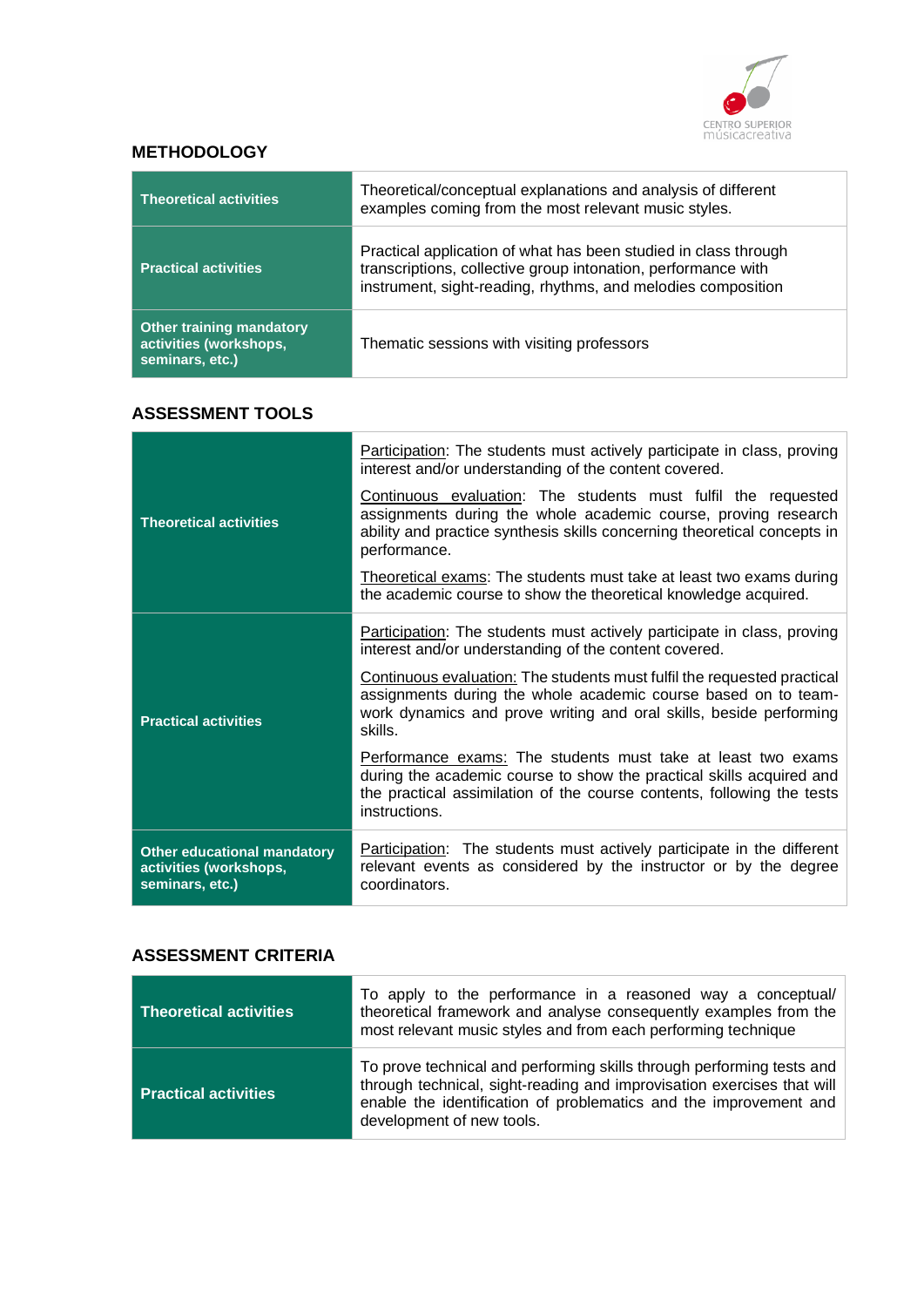

**Other training mandatory activities (workshops, seminars, etc.)**

To attend and participate in the relevant events for their education (Meet the artists sessions, invited professors' sessions, concerts and rehearsals)

## **GRADE DETERMINATION SYSTEM**

#### **Grade determination system in continuous assessment**

|                       | Grade percentage |
|-----------------------|------------------|
| Participation         | 10%              |
| Continuous assessment | <b>20%</b>       |
| Mid-term exam         | 30%              |
| Final exam            | 40%              |
| Total                 | 100%             |

#### **Grade determination system in cases of loss of continuous assessment right**

|            | <b>Grade percentage</b> |
|------------|-------------------------|
| Final exam | 80%                     |
| Total      | 80%                     |

#### **Grade determination system for the extraordinary assessment call**

|             | <b>Grade percentage</b> |
|-------------|-------------------------|
| Retake exam | 100%                    |
| Total       | 100%                    |

#### **Grade determination system for students with disabilities**

In principle, the grade determination system for students with disabilities will be carried out following the criteria set for the rest of the students, ensuring equal opportunities and conditions for all the students. However, if necessary, the instructor in charge will take into account the type of disability of the concerned student. Should the situation apply, the assessment conditions will be adapted in accordance to the limitations of the corresponding disability.

These considerations will be establishedonce the concerned student enrols in the corresponding courses. For the official records, the student and/or the student representative will be requested to present the corresponding disability report for the official accreditation.

|                       | Grade percentage |
|-----------------------|------------------|
| Participation         | 10%              |
| Continuous evaluation | <b>20%</b>       |
| Mid-term exam         | <b>20%</b>       |
| Final exam            | 50%              |
| Total                 | 100%             |